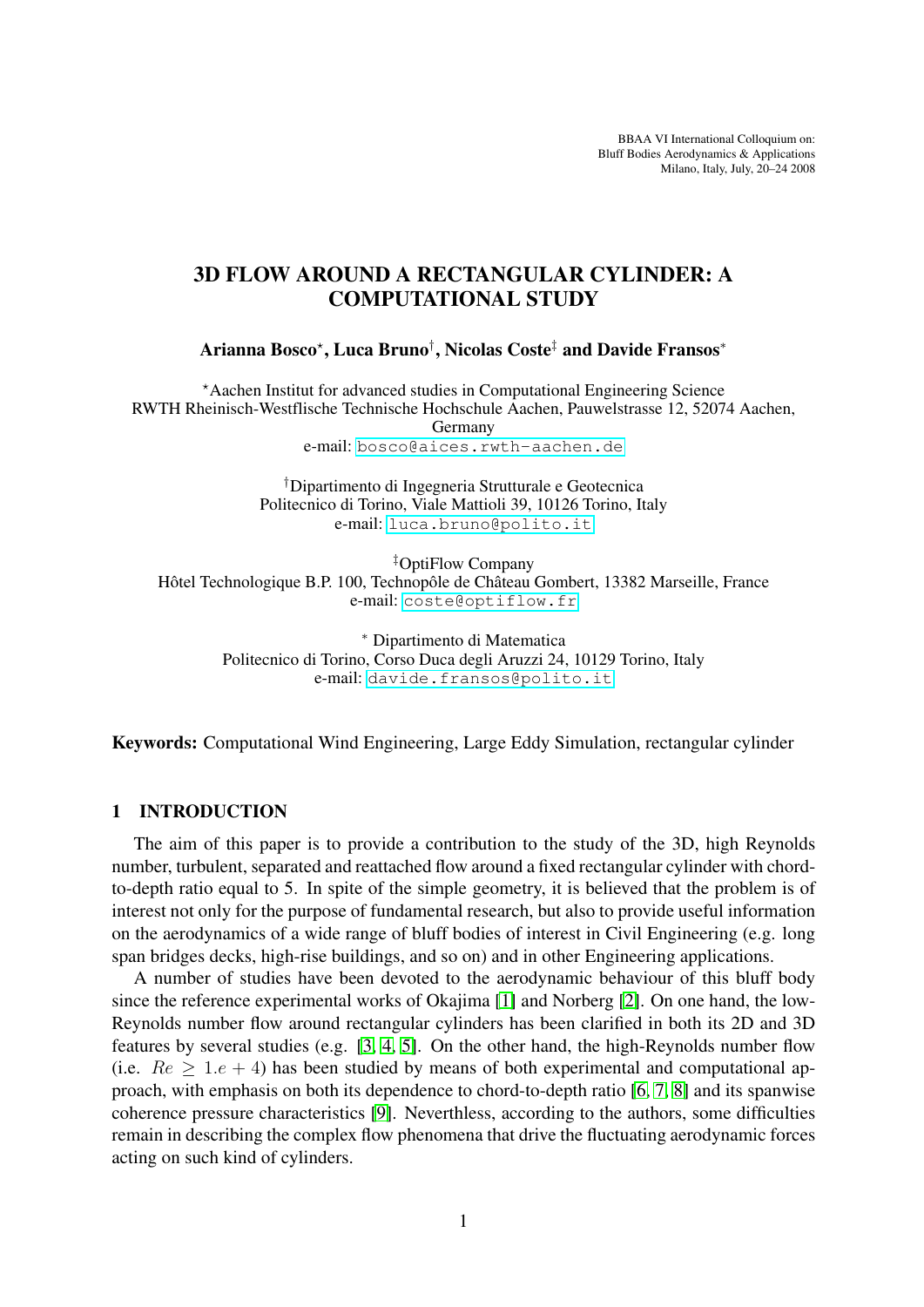The mechanisms responsible for the variation of the fluctuating aerodynamic forces and the 3D features of the flow are scrutinized in this study. The computational approach postprocessing facilities are emploied to look for relevant relationships between flow structures, pressure field and aerodynamic forces.

#### 2 FLOW MODELLING AND COMPUTATIONAL APPROACH

The 3D, turbulent, unsteady flow around the cylinder is modeled in the frame of the Large Eddy Simulation approach to turbulence by the classical time-dependent filtered Navier-Stokes equations, closed by a transport equation for the the kinetic energy  $k$  of the unresolved stresses [\[10\]](#page-3-8). Dirichlet conditions on the velocity field and on the subgrid kinetic energy are imposed at the inlet boundaries. Neumann conditions involving the velocity field and the pressure (null normal component of the stress tensor) as well as the same Dirichlet conditions on  $k$  are imposed at the outlet boundaries. Periodic conditions are imposed on the side surface of the computational domain. No-slip conditions are imposed at the section surface. Impulsive initial conditions are introduced.

The Finite Volume open source code OpenFoam is used in the following to numerically evaluate the flowfield. An unstructured mesh of polyhedral cells is employed. The cell-center values of the variables are interpolated at face locations using a second order Central Difference Scheme for the diffusive terms and Limited Linear scheme for the convection terms [\[11\]](#page-3-9). Advancement in time is accomplished by the second-order implicit Euler scheme. The computational grid in space consists of about  $6.33e + 6$  cells. The nondimensional timestep needed for an accurate advancement in time is  $\Delta t = 1e - 3$ . Each simulation is extended along 150 time units in order to overcome the transient solution and to allow the statistic analysis of the periodic flow. Computations are carried out on 8 Intel Quadcore X5355 2.66GHz CPU and require about 2.5GB of memory and 15 days of CPU time for the whole simulation.

#### 3 APPLICATION AND RESULTS

The incoming flow is characterized by the Reynolds number  $Re = UD/\nu = 4.0e + 4$ , where U is the incoming flow velocity, D the deck dept and  $\nu$  the kinematic viscosity, incidence  $\alpha = 0$ and turbulence intensity  $It = 1\%$ . The cylinder rectangular cross section is characterized by a chord-to-depth ratio  $B/D = 5$  and by sharp corners. The spanwise length of the cylinder is equal to  $L/D = 5$ .



<span id="page-1-0"></span>Figure 1: Mean drag coefficient and Strouhal number: comparison with results in literature

Figure [1](#page-1-0) compares the present results with experimental and computational data collected in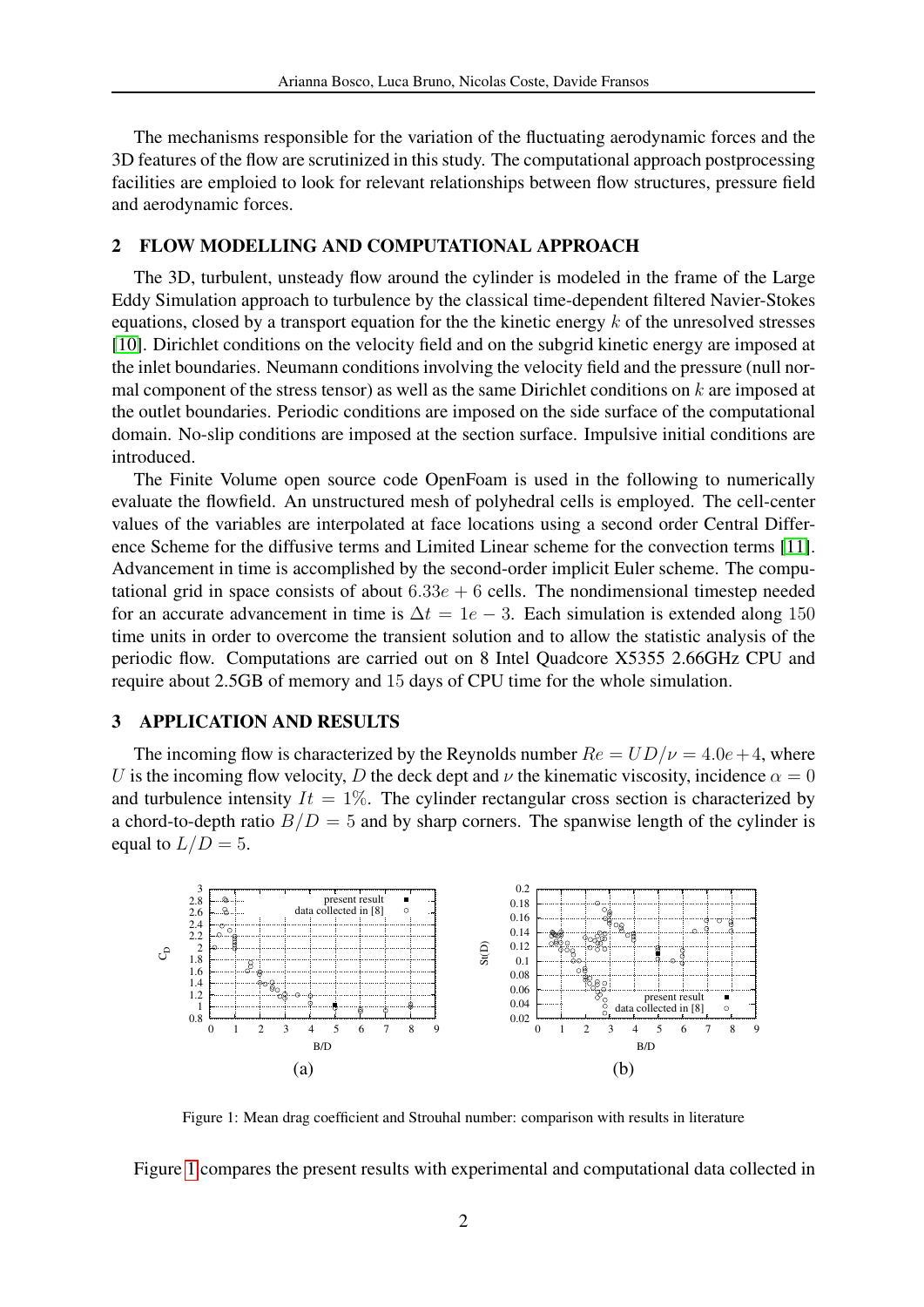[\[8\]](#page-3-6). The obtained mean drag coefficient  $\overline{C_D}$  and Strouhal number  $St = nD/U$ , where n is the dominant frequency in the lift spectrum, are in good agreement with the other data obtained at the same chord-to-depth ratio.

Figure [2](#page-2-1) gives an example of the attempt in relating the fluctuating lift coefficient  $\overline{C_L}(t)$  to the instantaneous flow field, described by pressure distributions and vorticity magnitude isocontours on the central section. It is worth to point out that  $(+)$  sign corresponds to counterclockwise



<span id="page-2-1"></span>Figure 2: Lift time history, instantaneous  $C_p$  distributions and vorticity magnitude isocontours at the central cross section

eddies, while (−) sign refers to clockwise ones. The low-pressure peaks on the sidesurfaces clearly correspond to the travelling leading-edge vortices. The suction effects of the pairs of leading-edge vortices along the upper and lower side surfaces approximately cancel each other, while the  $C_L$  maximum value is mainly due to the high-pressure region close to the lower surface trailing-edge.

The 3D features of the flow around the 2D cylinder, mainly located downwind the reattachment point, are qualitativelly shown if Figure [3.](#page-3-10) The final paper will contain a quantitative description of the 3D flow features by means of coherence function and Proper Ortogonal Decomposition of the side-surface pressure field.

### <span id="page-2-0"></span>**REFERENCES**

[1] A. Okajima. Strouhal numbers of rectangular cylinders. *Journal of Fluid Mechanics*, 123, 379–398, 1982.